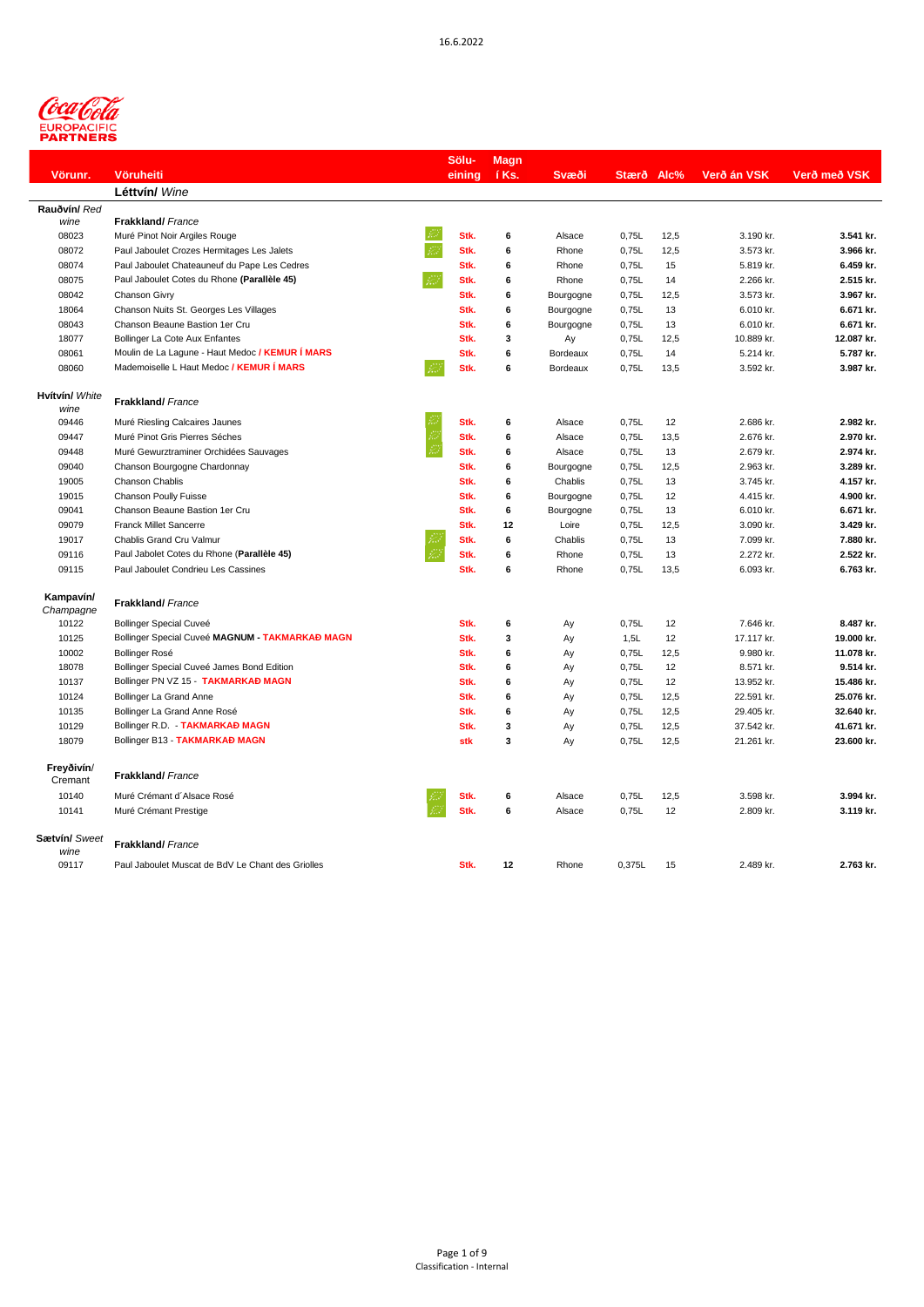

| Vörunr.                | <b>Vöruheiti</b>                                                 |      | Ks. | Svæði             | Stærð  | Alc% | Verð án VSK | Verð með VSK |
|------------------------|------------------------------------------------------------------|------|-----|-------------------|--------|------|-------------|--------------|
| Rauðvín/ Red           | Síle/ Chile                                                      |      |     |                   |        |      |             |              |
| wine                   |                                                                  |      |     |                   |        |      |             |              |
| 08037                  | Despechado Morande Adventure 100% Pinot Noir - TILBOĐ/HÆTTIR     | Stk. | 6   | Casablanca        | 0,75L  | 13   | 2.679 kr.   | 2.974 kr.    |
| 18072                  | Creole Morande Adventure 85% Cinsault - 15% País - TILBOĐ/HÆTTIR | Stk. | 6   | Itata/Maule       | 0,75L  | 13   | 2.476 kr.   | 2.748 kr.    |
| 18071                  | El Padre Morande Adventure 100 % Cabernet Franc - TILBOĐ/HÆTTIR  | Stk. | 6   | Maipo Valley      | 0,75L  | 14   | 2.672 kr.   | 2.966 kr.    |
| 18073                  | Mediterranáneo Morande Adventure Rhone blend-- TILBOĐ/HÆTTIR     | Stk. | 6   | Loncomilla Valley | 0,75L  | 15   | 2.665 kr.   | 2.958 kr.    |
| Hvítvín White<br>wine  | Síle/ Chile                                                      |      |     |                   |        |      |             |              |
| 09029                  | Morande Pionero Reserva Chardonnay - Miniature - HÆTTIR          | Ks.  | 48  | Casablanca        | 0,187L | 13   | 528 kr.     | 586 kr.      |
| Rauðvín/ Red<br>wine   | <b>Argentina/</b> Argentina                                      |      |     |                   |        |      |             |              |
| 08226                  | Finca Las Moras Cabernet Sauvignon Skrúfutappi                   | Ks.  | 12  | San Juan          | 0.75L  | 13,5 | 1.862 kr.   | 2.067 kr.    |
| 08230                  | Finca Las Moras Shiraz Skrúfutappi                               | Ks.  | 12  | San Juan          | 0,75L  | 13,5 | 1.862 kr.   | 2.067 kr.    |
| 08234                  | Finca Las Moras Malbec                                           | Ks.  | 12  | San Juan          | 0,75L  | 13   | 1.865 kr.   | 2.071 kr.    |
| 08235                  | Finca Las Moras Malbec - Miniature                               | Ks.  | 24  | San Juan          | 0,187L | 13   | 535 kr.     | 594 kr.      |
| 08227                  | Las Moras Cabernet/Shiraz Reserva                                | Ks.  | 12  | San Juan          | 0,75L  | 14   | 2.368 kr.   | 2.628 kr.    |
| 08228                  | Las Moras Black Label Malbec                                     | Ks.  | 6   | San Juan          | 0,75L  | 14,5 | 2.669 kr.   | 2.963 kr.    |
| 08232                  | Las Moras Black Label Cabernet Sauvignon - Cabernet Franc        | Ks.  | 6   | San Juan          | 0,75L  | 14   | 2.571 kr.   | 2.854 kr.    |
| Hvítvín/ White<br>wine | <b>Argentina/</b> Argentina                                      |      |     |                   |        |      |             |              |
| 09226                  | Finca Las Moras Chardonnay Skrúfutappi                           | Ks.  | 12  | San Juan          | 0,75L  | 13,5 | 1.862 kr.   | 2.067 kr.    |
| 19002                  | Finca Las Moras Sauvignon Blanc Skrúfutappi                      | Ks.  | 12  | San Juan          | 0,75L  | 12,5 | 1.767 kr.   | 1.961 kr.    |
| 19003                  | Finca Las Moras Pinot Grigio Skrúfutappi                         | Ks.  | 12  | San Juan          | 0,75L  | 12   | 1.770 kr.   | 1.965 kr.    |
| 09228                  | Finca Las Moras Pinot Grigio - Miniature                         | Ks.  | 24  | San Juan          | 0,187L | 13   | 535 kr.     | 594 kr.      |
| 09227                  | Las Moras Chardonnay Reserva                                     | Ks.  | 12  | San Juan          | 0,75L  | 14   | 2.368 kr.   | 2.628 kr.    |
| Sætvín/ Sweet<br>wine  | <b>Argentína/</b> Argentina                                      |      |     |                   |        |      |             |              |
| 10055                  | Las Moras Late Harvest                                           | Stk. | 6   | San Juan          | 0,50L  | 14   | 2.584 kr.   | 2.869 kr.    |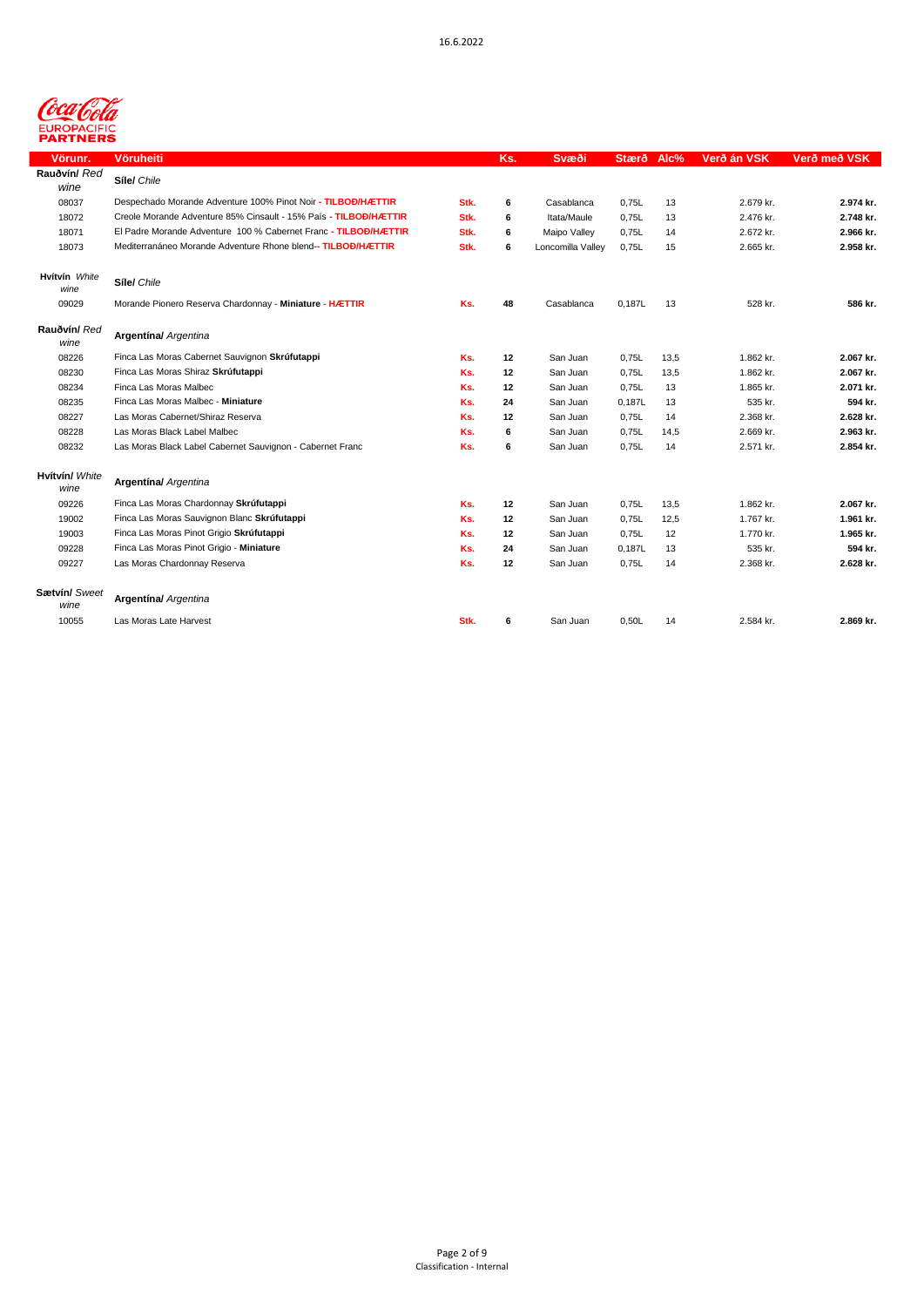

| <u>Vörunr.</u> | Vöruheiti                                |      | Ks. | Svæði            | Stærð  | Alc% | Verð án VSK | Verð með VSK |
|----------------|------------------------------------------|------|-----|------------------|--------|------|-------------|--------------|
| Rauðvín/ Red   |                                          |      |     |                  |        |      |             |              |
| wine           | Spánn/ Spain                             |      |     |                  |        |      |             |              |
| 08090          | Faustino I Gran Reserva                  | Ks.  | 6   | Rioja            | 0,75L  | 13,5 | 4.202 kr.   | 4.664 kr.    |
| 08091          | Faustino V Reserva                       | Ks.  | 6   | Rioja            | 0,75L  | 13,5 | 2.778 kr.   | 3.083 kr.    |
|                |                                          |      |     |                  |        |      |             |              |
| 18067          | Faustino V Reserva MAGNUM                | Ks.  | 4   | Rioja            | 1,5L   | 13,5 | 5.651 kr.   | 6.273 kr.    |
| 08092          | Faustino Crianza                         | Ks.  | 6   | Rioja            | 0,75L  | 13,5 | 2.167 kr.   | 2.406 kr.    |
| 18080          | Faustino VII 3.L BIB                     | Ks.  | 4   | Rioja            | 3,0L   | 13   | 6.536 kr.   | 7.255 kr.    |
| 08093          | Faustino VII 750ml Skrúfutappi           | Ks.  | 12  | Rioja            | 0,75L  | 13   | 1.967 kr.   | 2.184 kr.    |
| 08094          | Faustino VII 375ml Skrúfutappi           | Ks.  | 12  | Rioja            | 0,375L | 13   | 985 kr.     | 1.093 kr.    |
|                |                                          |      |     |                  |        |      |             |              |
| 08095          | Faustino VII Red - Miniature             | Ks.  | 24  | Rioja            | 0,187L | 13   | 566 kr.     | 628 kr.      |
| 08111          | Faustino Art Collection Crianza          | Ks.  | 6   | Rioja            | 0,75L  | 13,5 | 2.168 kr.   | 2.406 kr.    |
|                |                                          |      |     |                  |        |      |             |              |
| 18019          | Roda Selá                                | Ks.  | 6   | Rioja            | 0,75L  | 14   | 3.690 kr.   | 4.096 kr.    |
| 18014          | Roda Selá MAGNUM                         | Ks.  | 3   | Rioja            | 1,5L   | 14,5 | 7.265 kr.   | 8.064 kr.    |
|                |                                          |      |     |                  |        |      |             |              |
| 18018          | Roda Reserva                             | Ks.  | 6   | Rioja            | 0,75L  | 14   | 4.808 kr.   | 5.337 kr.    |
| 18016          | Roda Reserva MAGNUM                      | Ks.  | 3   | Rioja            | 1,5L   | 14   | 10.850 kr.  | 12.043 kr.   |
| 18017          | Roda 1 Reserva                           | Ks.  | 6   | Rioja            | 0,75L  | 14   | 7.656 kr.   | 8.498 kr.    |
| 18015          | Roda 1 Reserva MAGNUM                    | Ks.  | 3   | Rioja            | 0,75L  | 14   | 14.898 kr.  | 16.537 kr.   |
| 18013          | Cirsion                                  | Stk. | 1   |                  |        |      | 26.337 kr.  | 29.234 kr.   |
|                |                                          |      |     | Rioja            | 0,75L  | 14,5 |             |              |
|                |                                          |      |     |                  |        |      |             |              |
| 08108          | Campillo Reserva                         | Ks.  | 6   | Rioja            | 0,75L  | 14   | 2.876 kr.   | 3.192 kr.    |
| 08109          | El Nino de Campillo                      | Ks.  | 6   | Rioja            | 0,75L  | 14   | 2.469 kr.   | 2.741 kr.    |
| 08110          | Campillo Reserva Collection              | Ks.  | 6   | Rioja            | 0,75L  | 14,5 | 3.483 kr.   | 3.866 kr.    |
|                |                                          |      |     |                  |        |      |             |              |
|                |                                          |      |     |                  |        |      |             |              |
| 08106          | Fortius Reserva                          | Ks.  | 6   | Navarra          | 0,75L  | 14   | 2.571 kr.   | 2.853 kr.    |
| 08107          | Fortius Roble                            | Ks.  | 6   | Navarra          | 0,75L  | 13,5 | 1.847 kr.   | 2.050 kr.    |
|                |                                          |      |     |                  |        |      |             |              |
| 08104          | Portia Roble                             | Ks.  | 6   | Ribera Del Duero | 0,75L  | 13,5 | 2.371 kr.   | 2.631 kr.    |
|                |                                          |      |     |                  |        |      |             |              |
|                |                                          |      |     |                  |        |      |             |              |
| 18021          | Corimbo                                  | Stk. | 6   | Ribera Del Duero | 0,75L  | 14,5 | 4.195 kr.   | 4.656 kr.    |
| 18023          | Corimbo MAGNUM                           | Stk. | 3   | Ribera Del Duero | 1,5L   | 14,5 | 9.676 kr.   | 10.740 kr.   |
| 18022          | Corimbo I                                | Stk. | 6   | Ribera Del Duero | 0,75L  | 14,5 | 7.449 kr.   | 8.269 kr.    |
|                |                                          |      |     |                  |        |      |             |              |
|                |                                          |      |     |                  |        |      |             |              |
| Hvítvín/ White | Spánn/ Spain                             |      |     |                  |        |      |             |              |
| wine           |                                          |      |     |                  |        |      |             |              |
| 09145          | Faustino V Reserva Viura - Chardonnay    | Ks.  | 6   | Rioja            | 0,75L  | 12,5 | 1.970 kr.   | 2.187 kr.    |
| 09148          | Faustino VII 750ml Skrúfutappi           | Ks.  | 6   | Rioja            | 0,75L  | 12   | 1.770 kr.   | 1.965 kr.    |
| 09149          | Faustino Art Collection Viura Chardonnay | Stk. | 6   | Rioja            | 0,75L  | 12   | 1.975 kr.   | 2.192 kr.    |
|                |                                          |      |     |                  |        |      |             |              |
| 09147          | Faustino VII - Miniature                 | Ks.  | 24  | Rioja            | 0,187L | 12   | 568 kr.     | 630 kr.      |
|                |                                          |      |     |                  |        |      |             |              |
| 09146          | Portia Verdejo                           | Ks.  | 6   | Ribera Del Duero | 0,75L  | 13   | 2.374 kr.   | 2.635 kr.    |
| 09144          | Fortius Barrel Fermented Chardonnay      | Ks.  | 6   | Navarra          | 0,75L  | 13   | 1.849 kr.   | 2.053 kr.    |
|                |                                          |      |     |                  |        |      |             |              |
| Rósavín/ Rose  |                                          |      |     |                  |        |      |             |              |
| wine           | Spánn/ Spain                             |      |     |                  |        |      |             |              |
|                | Faustino V Reserva Rose                  |      |     |                  |        |      |             | 2.184 kr.    |
| 10121          |                                          | Ks.  | 6   | Rioja            | 0,75L  | 13   | 1.967 kr.   |              |
| 10110          | Faustino VII Skrúfutappi                 | Ks.  | 6   | Rioja            | 0,75L  | 13   | 1.866 kr.   | 2.071 kr.    |
| 10119          | Faustino Art Collection Rosé             | Ks.  | 6   | Rioja            | 0,75L  | 12,5 | 2.174 kr.   | 2.414 kr.    |
| 10111          | Faustino VII Rose - Miniature            | Ks.  | 24  | Rioja            | 0,187L | 13   | 566 kr.     | 628 kr.      |
|                |                                          |      |     |                  |        |      |             |              |
| Freyðivín/     |                                          |      |     |                  |        |      |             |              |
| Sparkl. wine   | Spánn/ Spain                             |      |     |                  |        |      |             |              |
| 10107          | Faustino Cava Brut                       | Ks.  | 6   | Rioja            | 0,75L  | 11,5 | 2.180 kr.   | 2.420 kr.    |
|                |                                          |      |     |                  |        |      |             |              |
| 10120          | Faustino Cava Reserva Rose               | Ks.  | 6   | Rioja            | 0,75L  | 12   | 2.177 kr.   | 2.416 kr.    |
|                |                                          |      |     |                  |        |      |             |              |
| Rauðvín/ Red   |                                          |      |     |                  |        |      |             |              |
| wine           | <b>Italia/ Italy</b>                     |      |     |                  |        |      |             |              |
| 08135          | Villa Lucia Chianti Riserva              | Ks.  | 6   | Chianti          | 0,75L  | 12,5 | 1.870 kr.   | 2.075 kr.    |
|                |                                          |      |     |                  |        |      |             |              |
| 08140          | Baffo Rosso Skrúfutappi                  | Ks.  | 6   | Chianti          | 0,75L  | 12   | 1.813 kr.   | 2.013 kr.    |
| 08130          | Poggio Al Casone Chianti Superiore       | Stk. | 6   | Chianti          | 0,75L  | 12,5 | 2.174 kr.   | 2.413 kr.    |
| 08129          | Campomaggio Chianti Classico             | Stk. | 6   | Chianti          | 0,75L  | 13   | 2.984 kr.   | 3.312 kr.    |
| 08132          | Tenuta di Ceppaiano Alle Voile           | Stk. | 6   | Chianti          | 0,75L  | 12,5 | 2.479 kr.   | 2.752 kr.    |
| 08134          | Sanvito Nero D'Avola                     | Ks.  | 6   | Campania         | 0,75L  | 13   | 1.560 kr.   | 1.732 kr.    |
|                |                                          |      |     |                  |        |      |             |              |
| 08128          | Brunello di Montalcino - Castelani       | Ks.  | 6   | Tuscany          | #N/A   | #N/A | #N/A        | #N/A         |
| 08123          | Appassimento - KEMUR Í MARS              | Ks.  | 6   | Tuscany          | 0,75L  | 15   | 2.060 kr.   | 2.286 kr.    |
|                |                                          |      |     |                  |        |      |             |              |
| Hvítvín/ White |                                          |      |     |                  |        |      |             |              |
| wine           | <b>Italia/ Italy</b>                     |      |     |                  |        |      |             |              |
| 09126          | Villa Lucia Pinot Grigio - skrúfutappi   | Ks.  | 6   | Sicily           | 0,75L  | 12   | 1.873 kr.   | 2.079 kr.    |
|                |                                          |      |     |                  |        |      |             |              |
| 09128          | Grifone Bianco                           | Ks.  | 6   | Puglia           | 0,75L  | 12   | 1.590 kr.   | 1.765 kr.    |
|                |                                          |      |     |                  |        |      |             |              |

**Freyðivín/**  Sparkl. *wine* **Ítalía/** *Italy*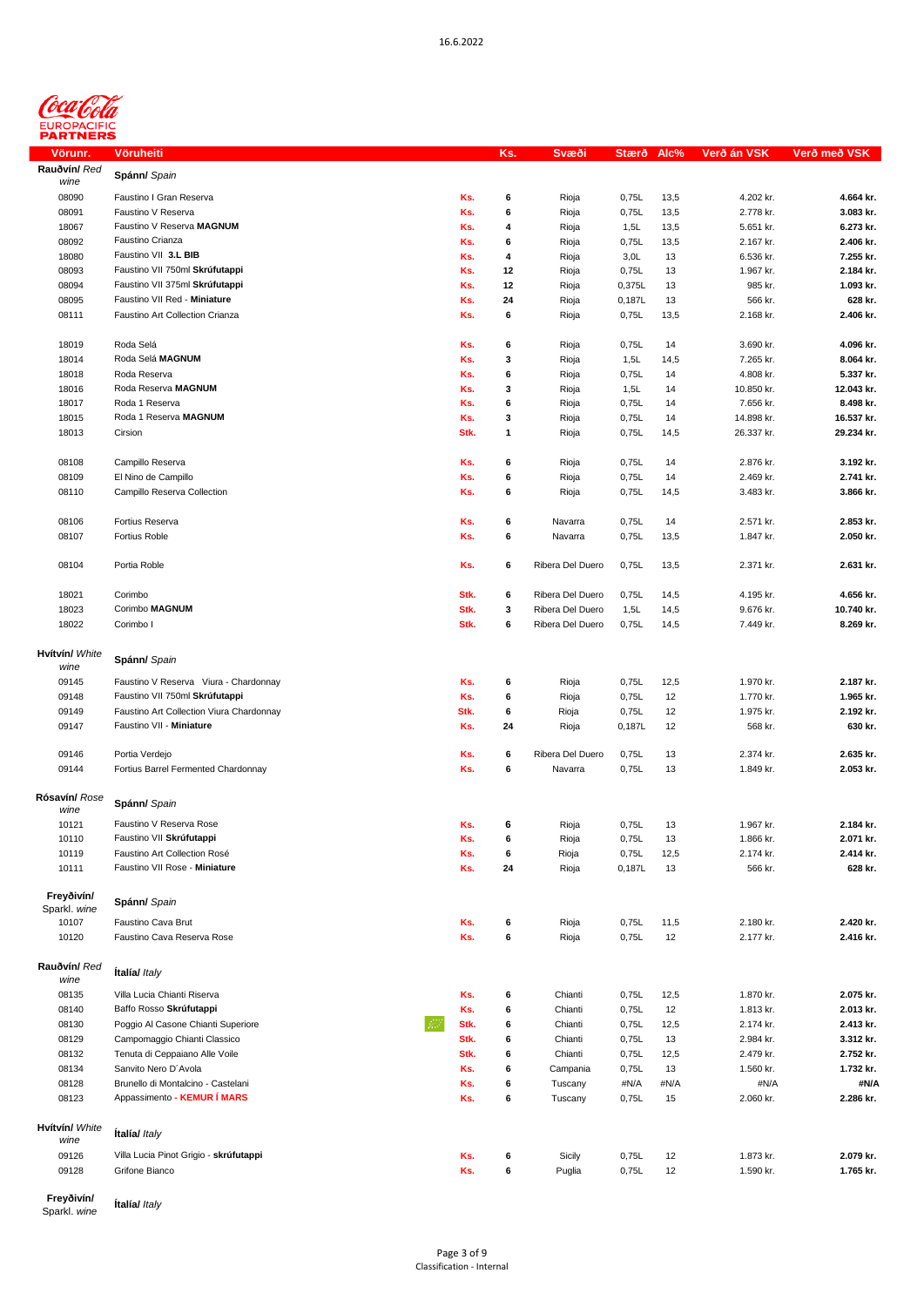| 10101 | Tosti Asti                | Ks. |    | Piedmonte | 0,75L |     | 1.702 kr. | 1.889 kr. |
|-------|---------------------------|-----|----|-----------|-------|-----|-----------|-----------|
| 10100 | Tosti Asti                | Ks. | 24 | Piedmonte | 0,2L  | 7,5 | 703 kr.   | 780 kr.   |
| 10103 | <b>Tosti Prosecco</b>     | Ks. |    | Piedmonte | 0.75L | 11  | 2.184 kr. | 2.424 kr. |
| 10102 | <b>Tosti Prosecco</b>     | Ks. | 24 | Piedmonte | 0.2L  | 11  | 796 kr.   | 884 kr.   |
| 10152 | <b>Tosti Pink Moscato</b> | Ks. |    | Piedmonte | 0,75L |     | 1.601 kr. | 1.777 kr. |
| 10154 | Tosti Prosecco Rosé       | Ks. |    | Piedmonte | 0.75L | 11  | 2.163 kr. | 2.401 kr. |
| 10155 | Tosti Prosecco Rosé       | Ks. | 24 | Piedmonte | 0,2L  | 11  | 754 kr.   | 837 kr.   |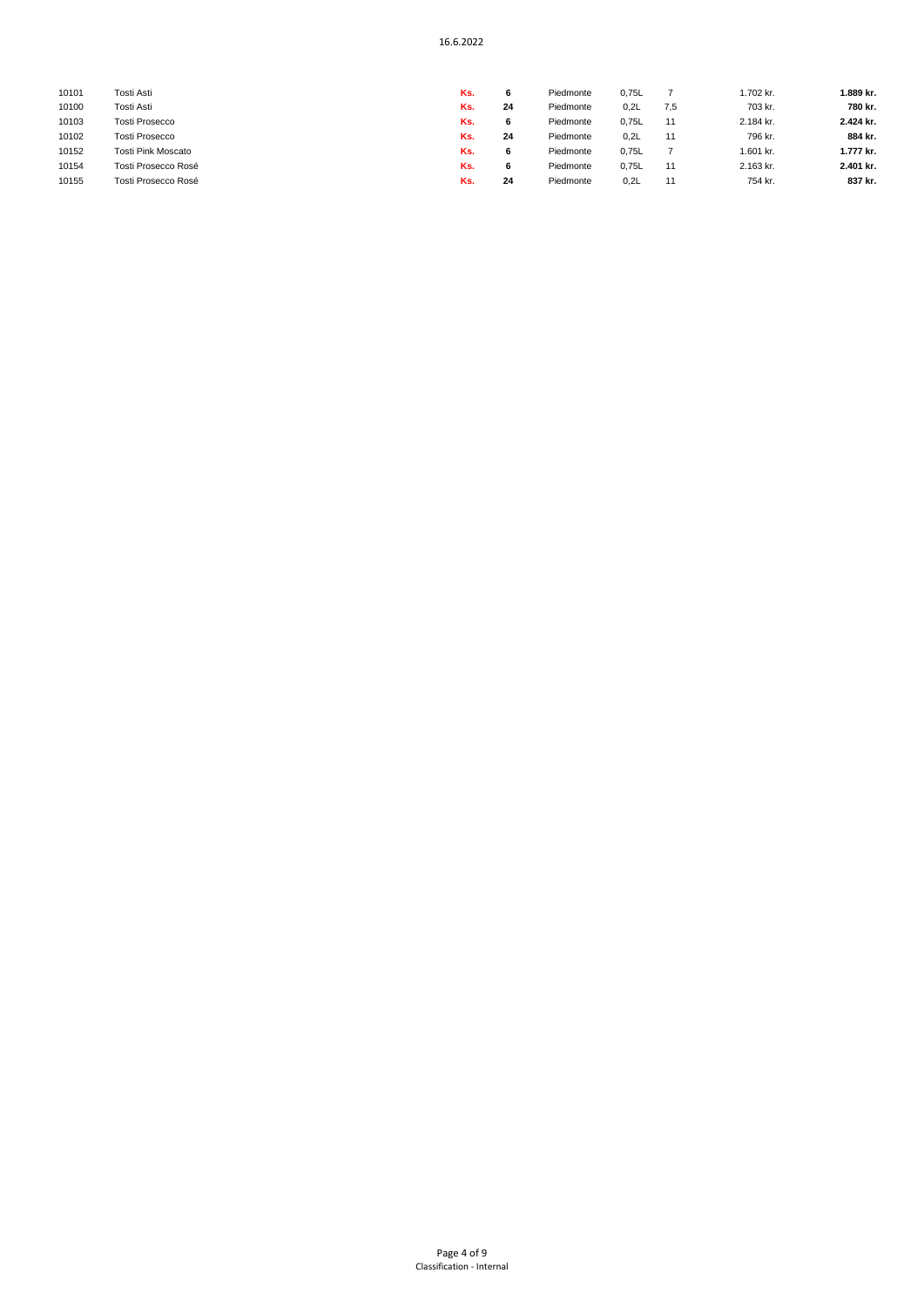

| Vörunr.               | Vöruheiti                                                         |     | Ks.          |            | Stærð Alc% |      | Verð án VSK | Verð með VSK |
|-----------------------|-------------------------------------------------------------------|-----|--------------|------------|------------|------|-------------|--------------|
| Púrtvín/ Port<br>wine | Portúgal/ Portugal                                                |     |              |            |            |      |             |              |
| 10658                 | Fonseca Vintages 1994                                             | Ks. | 6            | Douro      | 0,75L      | 20   | 31.226 kr.  | 34.661 kr.   |
|                       | <b>Úrval fyrir míníbari / Selection for minibars (miniatures)</b> |     |              |            |            |      |             |              |
| 09029                 | Morande Pionero Reserva Chardonnay (Hvítvín)                      | Ks. | 48           | Casablanca | 0,187L     | 13   | 528 kr.     | 586 kr.      |
| 08235                 | Las Moras Malbec (Rauðvín)                                        | Ks. | 24           | San Juan   | 0,187L     | 13   | 535 kr.     | 594 kr.      |
| 09228                 | Las Moras Pinot Grigio (Hvítvín)                                  | Ks. | 24           | San Juan   | 0,187L     | 13   | 535 kr.     | 594 kr.      |
| 08095                 | Faustino VII (Rauðvín)                                            | Ks. | 24           | Rioja      | 0,187L     | 13   | 566 kr.     | 628 kr.      |
| 09147                 | Faustino VII (Hvítvín)                                            | Ks. | 24           | Rioja      | 0,187L     | 12   | 568 kr.     | 630 kr.      |
| 10111                 | Faustino VII Rose (Rósavín)                                       | Ks. | 24           | Rioja      | 0,187L     | 13   | 566 kr.     | 628 kr.      |
| 10100                 | Tosti Asti (Freyðivín)                                            | Ks. | 24           | Piedmonte  | 0,2L       | 7,5  | 703 kr.     | 780 kr.      |
| 10102                 | Tost Prosecco (Freyðivín)                                         | Ks. | 24           | Piedmonte  | 0,2L       | 11   | 796 kr.     | 884 kr.      |
| 10155                 | Tosti Prosecco Rosé (Freyðivín)                                   | Ks. | 24           | Piedmonte  | 0,2L       | 11   | 754 kr.     | 837 kr.      |
| 10537                 | Reyka Vodka (Vodki)                                               | Ks. | 96           | Borganes   | 0,05L      | 40   | 590 kr.     | 655 kr.      |
| 10530                 | Glenfiddich 12 Year Old mini                                      | Ks. | 96           | Borganes   | 0,05L      | 40   | 697 kr.     | 773 kr.      |
|                       | Viský/ Whisky                                                     |     |              |            |            |      |             |              |
|                       | <b>Skotland/ Scotland</b>                                         |     |              |            |            |      |             |              |
| 10557                 | Grant's Triple Wood                                               | Ks. | 12           |            | 0,7L       | 40   | 6.480 kr.   | 7.193 kr.    |
| 10597                 | Grant's Triple Wood Gler                                          | Ks. | 24           |            | 0,50L      | 40   | 4.759 kr.   | 5.282 kr.    |
|                       | Malt viský/ Malt Whisky                                           |     |              |            |            |      |             |              |
|                       | <b>Skotland/ Scotland</b>                                         |     |              |            |            |      |             |              |
| 10548                 | Glenfiddich 12 Year Old                                           | Ks. | 12           |            | 0,7L       | 40   | 8.819 kr.   | 9.789 kr.    |
| 10530                 | Glenfiddich 12 Year Old mini                                      | Ks. | 96           |            | 0,05L      | 40   | 697 kr.     | 773 kr.      |
| 10542                 | Glenfiddich 12 Year Old                                           | Ks. | 24           |            | 0,35L      | 40   | 4.716 kr.   | 5.235 kr.    |
| 10547                 | Glenfiddich 15 Year Old                                           | Ks. | 6            |            | 0,7L       | 40   | 13.294 kr.  | 14.757 kr.   |
| 10551                 | Glenfiddich 18 Year Old                                           | Ks. | 12           |            | 0,7L       | 40   | 17.871 kr.  | 19.837 kr.   |
| 10552                 | Glenfiddich 21 Year Old                                           | Ks. | $\mathbf{3}$ |            | 0,7L       | 40   | 26.414 kr.  | 29.319 kr.   |
| 10615                 | Glenfiddich 26 Year Old                                           | Ks. | 3            |            | 0,7L       | 43   | 63.825 kr.  | 70.845 kr.   |
| 10623                 | Glenfiddich IPA Experiment                                        | Ks. | 3            |            | 0,7L       | 43   | 10.826 kr.  | 12.017 kr.   |
| 10622                 | Glenfiddich Project XX - TAKMARKAÐ MAGN                           | Ks. | 3            |            | 0,7L       | 47   | 11.809 kr.  | 13.108 kr.   |
| 10624                 | Glenfiddich Winter Storm 21 Year Old - TAKMARKAÐ MAGN             | Ks. | 3            |            | 0,7L       | 43   | 35.235 kr.  | 39.111 kr.   |
| 10629                 | Glenfiddich Fire & Storm - TAKMARKAÐ MAGN                         | Ks. | 3            |            | 0,7L       | 43   | 11.289 kr.  | 12.531 kr.   |
| 10546                 | The Balvenie 12 Year Old Dobbel Wood                              | Ks. | 6            |            | 0,7L       | 40   | 13.599 kr.  | 15.095 kr.   |
| 10549                 | The Balvenie 21 Year Old PortWood                                 | Ks. | 3            |            | 0.7L       | 40   | 33.218 kr.  | 36.872 kr.   |
| 10618                 | Alisa Bay Single malt - TAKMARKAÐ MAGN                            | Ks. | 6            |            | #N/A       | #N/A | #N/A        | #N/A         |
| 10536                 | Monkey Shoulder                                                   | Ks. | 6            |            | 0,7L       | 40   | 9.530 kr.   | 10.578 kr.   |
|                       | Blandað viský/ Blended Whisky                                     |     |              |            |            |      |             |              |
|                       | <b>Írland/</b> Ireland                                            |     |              |            |            |      |             |              |
| 10541                 | Tullamore Dew gler                                                | Ks. | 12           |            | 0,7L       | 40   | 6.682 kr.   | 7.417 kr.    |
| 10626                 | Tullamore Dew XO                                                  | Ks. | 12           |            | 0,7L       | 43   | 7.775 kr.   | 8.631 kr.    |
| 10625                 | Tullamore Dew plast                                               | Ks. | 24           |            | 0,50L      | 40   | 4.853 kr.   | 5.387 kr.    |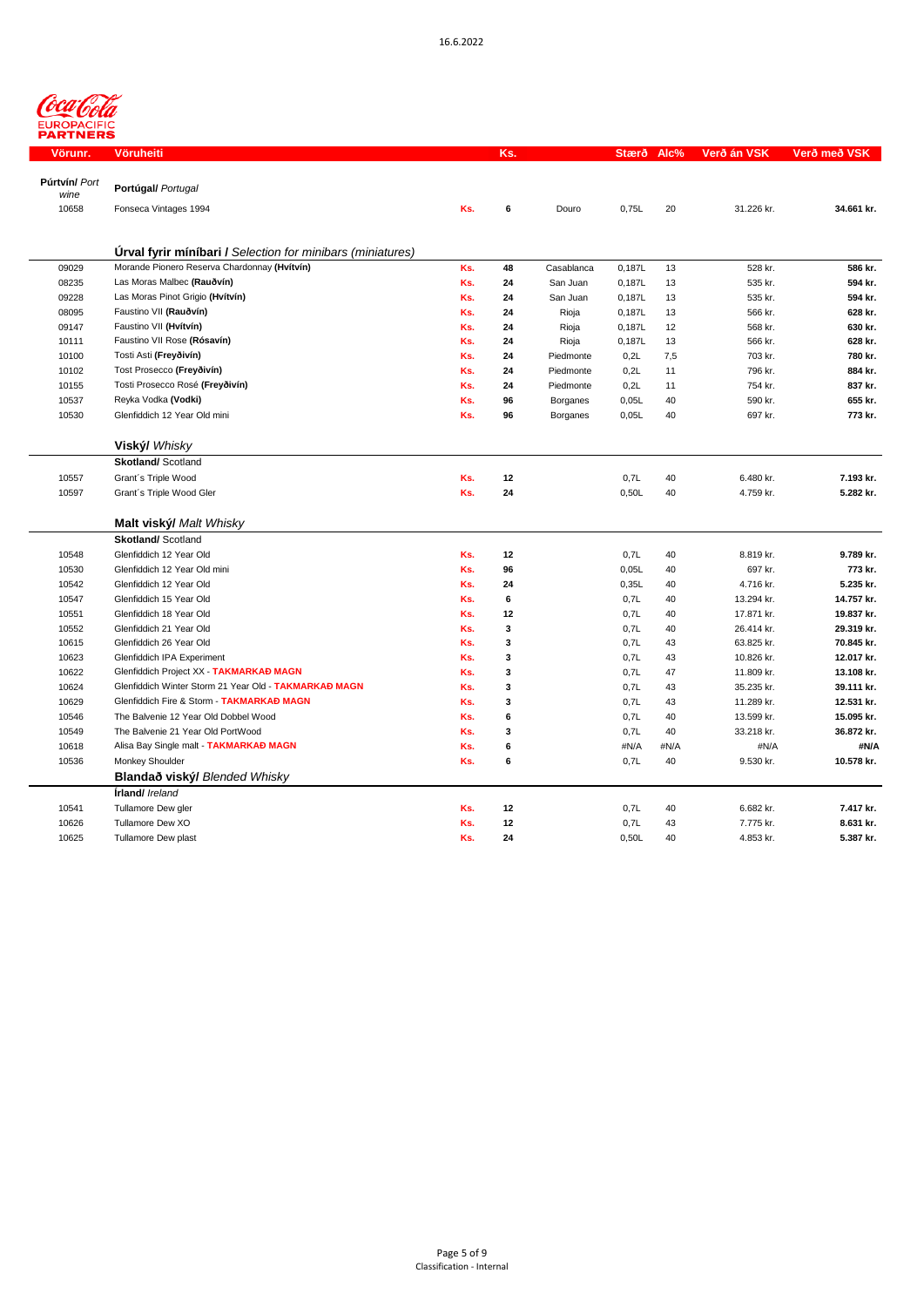

| Vörunr. | Vöruheiti                                                       |     | Ks. | Stærð Alc% |      | Verð án VSK | Verð með VSK |
|---------|-----------------------------------------------------------------|-----|-----|------------|------|-------------|--------------|
|         | Ákavíti & Brennivín/Aquavit                                     |     |     |            |      |             |              |
|         | <b>Ísland/Iceland</b>                                           |     |     |            |      |             |              |
| 10582   | Hvönn                                                           | Ks. | 11  | 0,50L      | 38   | 6.486 kr.   | 7.200 kr.    |
| 10583   | Söl                                                             | Ks. | 11  | 0,50L      | 38   | 6.486 kr.   | 7.200 kr.    |
| 10584   | Jólabrennivín - TAKMARKAÐ MAGN                                  | Ks. | 11  | 0,50L      | 41   | 6.773 kr.   | 7.518 kr.    |
|         |                                                                 |     |     |            |      |             |              |
|         | Líkjörar&skot/ Liguor&shots                                     |     |     |            |      |             |              |
|         | <b>Skotland/Scotland</b>                                        |     |     |            |      |             |              |
| 10614   | Drambuie                                                        | Ks. | 24  | 0,50L      | 40   | 6.286 kr.   | 6.977 kr.    |
|         |                                                                 |     |     |            |      |             |              |
|         | Þýskaland/ Germany                                              |     |     |            |      |             |              |
| 10312   | Dooleys                                                         | Ks. | 12  | 0,50L      | 17   | 3.048 kr.   | 3.383 kr.    |
|         |                                                                 |     |     |            |      |             |              |
|         | Ítalía/ Italy                                                   |     |     |            |      |             |              |
| 10397   | Luxardo Amaretto                                                | Ks. | 6   | 0,50L      | 28   | 3.597 kr.   | 3.992 kr.    |
| 10398   | Luxardo Sambuca                                                 | Ks. | 6   | 0,50L      | 38   | 4.146 kr.   | 4.602 kr.    |
| 10400   | Luxardo Limoncello                                              | Ks. | 6   | 0,50L      | 27   | 4.363 kr.   | 4.842 kr.    |
| 10395   | Luxardo Maraschino                                              | Ks. | 6   | 0,50L      | 32   | 5.301 kr.   | 5.884 kr.    |
| 10403   | Triplum Triple Sec Orange                                       | Ks. | 6   | 0,7L       | 39   | 7.753 kr.   | 8.605 kr.    |
| 10405   | Espresso Coffee Liqueur                                         | Ks. | 6   | 0,7L       | 27   | 5.622 kr.   | 6.241 kr.    |
| 10407   | <b>Bitter Bianco</b>                                            | Ks. | 6   | 0,7L       | 30   | 5.445 kr.   | 6.044 kr.    |
| 10408   | Angioletto Hazelnut Liqueur                                     | Ks. | 6   | 0,7L       | 24   | 5.700 kr.   | 6.327 kr.    |
| 10422   | Aperitivo Italiano                                              | Ks. | 6   | 0,7L       | 11   | 2.963 kr.   | 3.289 kr.    |
| 10497   | The Original Maraschino Cherries frá Luxardo - KOKTEIL KIRSUBER | Ks. | 12  |            |      | 9.600 kr.   | 10.656 kr.   |
|         |                                                                 |     |     |            |      |             |              |
|         | Danmörk/ Denmark                                                |     |     |            |      |             |              |
| 10798   | Anton Berg - Cream Liqueur                                      | Ks. | 6   | 1,0L       | 17   | 6.613 kr.   | 7.341 kr.    |
| 10595   | Glitter Fisk Diamond                                            | Ks. | 6   | 0,7L       | 15   | 3.946 kr.   | 4.380 kr.    |
| 10594   | Fisk Pure Raw Liqueur                                           | Ks. | 6   | 1,0L       | 16,4 | 5.603 kr.   | 6.219 kr.    |
| 10590   | Sure Fisk Sour Apple                                            | Ks. | 6   | 1,0L       | 15   | 4.908 kr.   | 5.448 kr.    |
| 10591   | Sure Fisk Sour Strawberry                                       | Ks. | 6   | 1,0L       | 15   | 4.908 kr.   | 5.448 kr.    |
| 10596   | Sure Fisk Sour Cola                                             | Ks. | 6   | 0,50L      | 15   | 2.279 kr.   | 2.529 kr.    |
| 10592   | Sure Fisk Sour Cola                                             | Ks. | 6   | 1,0L       | 15   | 4.908 kr.   | 5.448 kr.    |
| 10321   | Sure Fisk Sour Cola túpur                                       | Ks. | 50  | 0,02L      | 15   | 13.865 kr.  | 15.390 kr.   |
| 10593   | Sure Fisk Sour Watermelon                                       | Ks. | 6   | 1,0L       | 15   | 4.908 kr.   | 5.448 kr.    |
| 10383   | Gajol Gulur - Ananas                                            | Ks. | 6   | 1,0L       | 16,4 | 4.891 kr.   | 5.429 kr.    |
| 10349   | Gajol Grænn - Granatepla                                        | Ks. | 6   | 1,0L       | 16,4 | 4.891 kr.   | 5.429 kr.    |
| 10390   | Gajol Grænn - Granatepla                                        | Ks. | 12  | 0,50L      | 16,4 | 2.851 kr.   | 3.164 kr.    |
| 10320   | Gajol Grænn - Granatepla túpur                                  | Ks. | 50  | 0,02L      | 16,4 | 14.206 kr.  | 15.769 kr.   |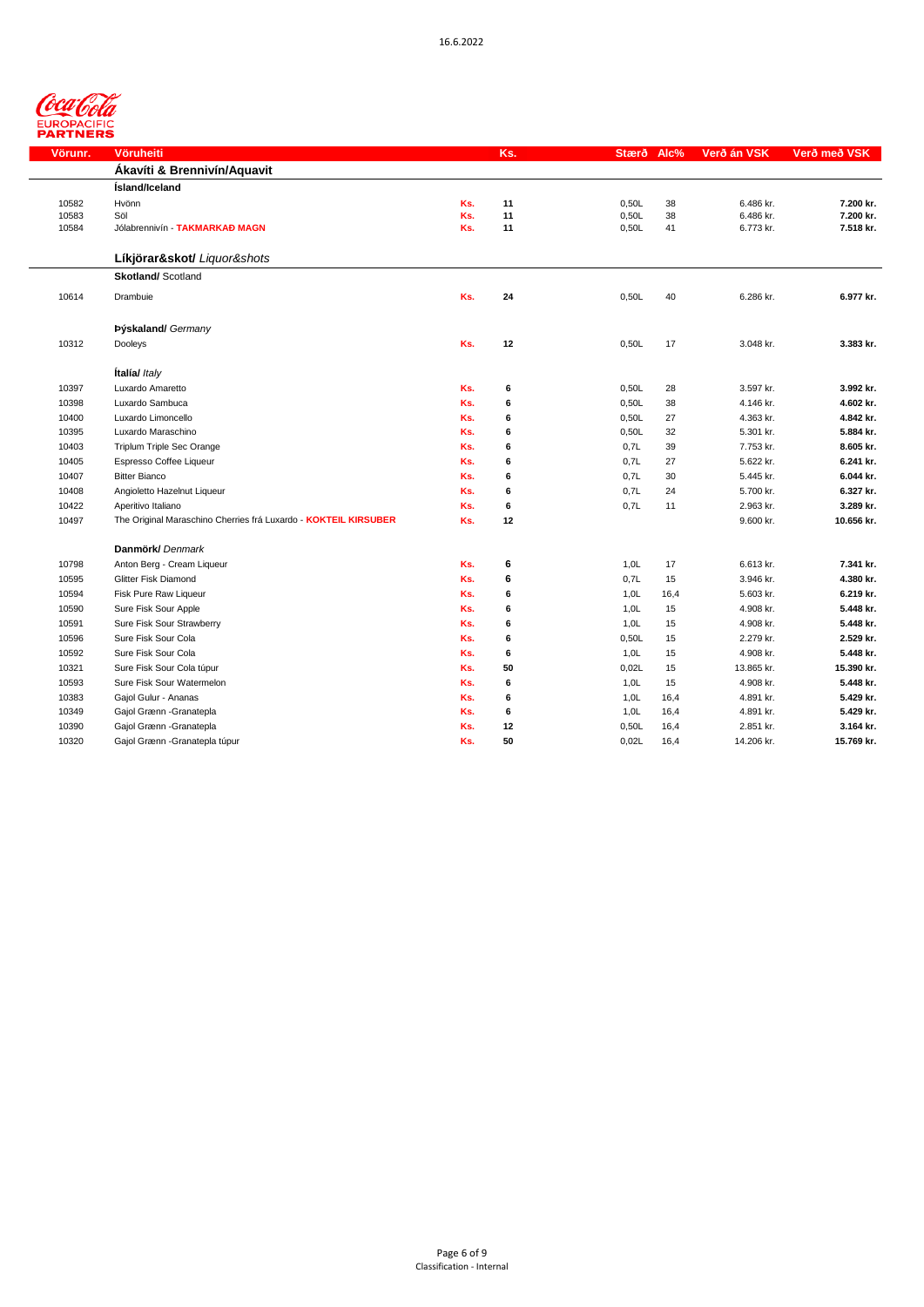| Vörunr. | Vöruheiti                               |     | Ks. | Svæði    | Stærð | Alc% | Verð án VSK | Verð með VSK |
|---------|-----------------------------------------|-----|-----|----------|-------|------|-------------|--------------|
|         | Romm/ Rum                               |     |     |          |       |      |             |              |
|         | Dóminíska lýðveldið/ Dominican Republic |     |     |          |       |      |             |              |
| 10525   | Matusalem Platino                       | Ks. | 6   |          | 0,7L  | 40   | 6.174 kr.   | 6.853 kr.    |
| 10526   | Matusalem Extra Anjeo                   | Ks. | 6   |          | 0,7L  | 38   | 6.089 kr.   | 6.759 kr.    |
| 10527   | Matusalem Solera 7 years                | Ks. | 6   |          | 0,7L  | 40   | 6.072 kr.   | 6.740 kr.    |
|         | Gíúana/ Guyana                          |     |     |          |       |      |             |              |
| 10610   | Sailor Jerry Spiced Rum                 | Ks. | 6   |          | 0,7L  | 40   | 6.987 kr.   | 7.756 kr.    |
|         | Vodka/ Vodka                            |     |     |          |       |      |             |              |
|         | <b>Ísland/</b> Iceland                  |     |     |          |       |      |             |              |
| 10537   | Reyka Vodka Miniature                   | Ks. | 96  | Borganes | 0,05L | 40   | 590 kr.     | 655 kr.      |
| 10538   | Reyka Vodka                             | Ks. | 6   | Borganes | 0,7L  | 40   | 6.682 kr.   | 7.417 kr.    |
| 10539   | Reyka Vodka                             | Ks. | 12  | Borganes | 1,0L  | 40   | 8.997 kr.   | 9.986 kr.    |
| 10630   | <b>HELIX Vodka</b>                      | Ks. | 12  |          | 0,7L  | 37,5 | 5.581 kr.   | 6.195 kr.    |
| 10616   | <b>HELIX Vodka</b>                      | Ks. | 12  |          | #N/A  | #N/A | #N/A        | #N/A         |
|         | Gin/ Gin                                |     |     |          |       |      |             |              |
|         | <b>Skotland/ Scotland</b>               |     |     |          |       |      |             |              |
| 10544   | Hendrick's                              | Ks. | 6   |          | 0,7L  | 41,4 | 9.697 kr.   | 10.764 kr.   |
| 10627   | Hendrick's Midsummer Solstice           | Ks. | 6   |          | 0,7L  | 43,4 | 11.708 kr.  | 12.996 kr.   |
| 10628   | Hendrick's Lunar                        | Ks. | 6   |          | 0,7L  | 43,4 | 11.708 kr.  | 12.996 kr.   |
|         | <b>Island</b> /Iceland                  |     |     |          |       |      |             |              |
| 10586   | Móa Gin                                 | Ks. | 11  |          | 0,50L | 42   | 6.868 kr.   | 7.623 kr.    |
| 10631   | Askur                                   | Ks. | 12  |          | 0,7L  | 37,5 | 5.581 kr.   | 6.195 kr.    |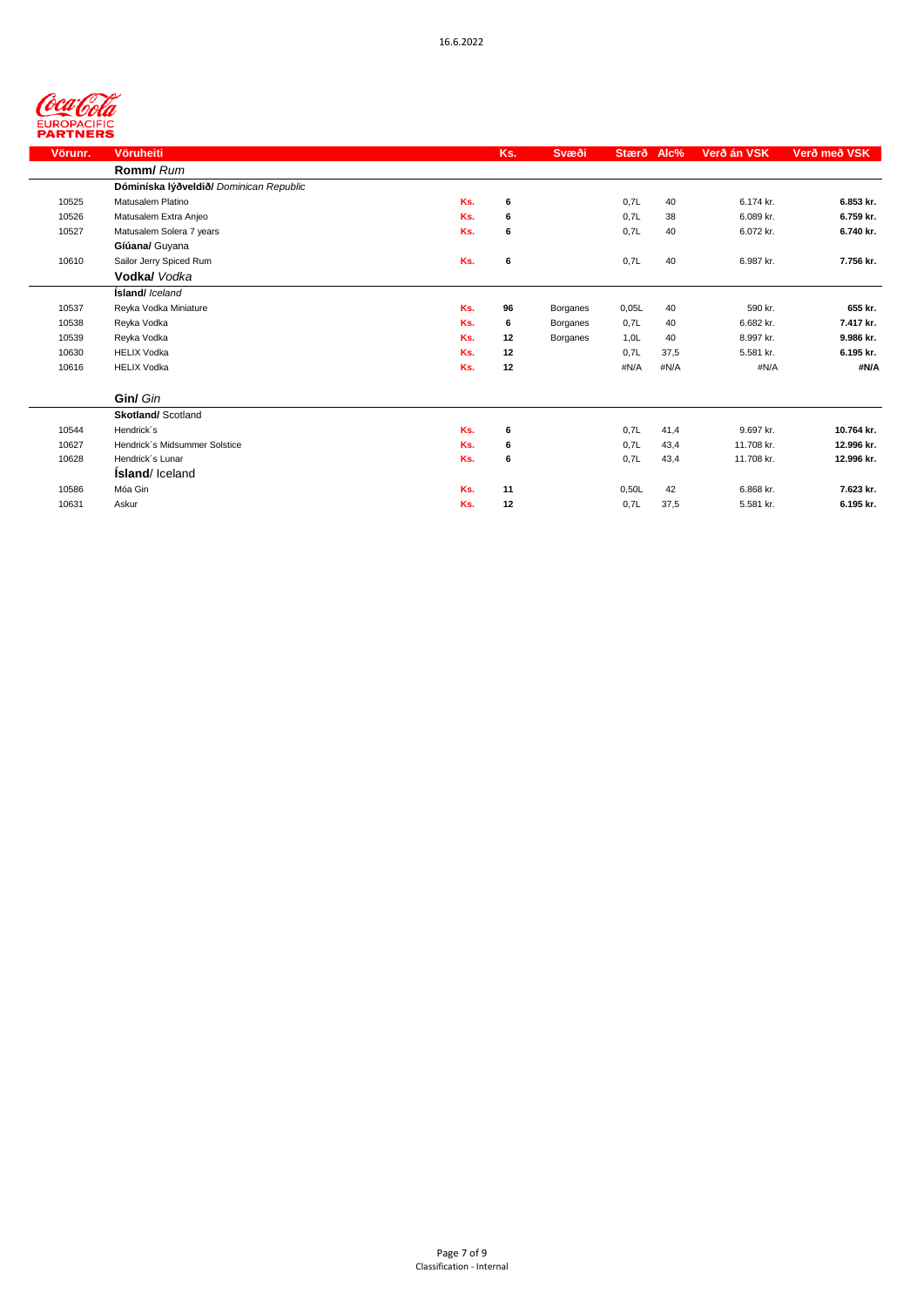

| Vörunr. | Vöruheiti                                 |                             | Ks.          | Stærð | Alc%                    | Verð á <u>n VSK</u> | Verð með VSK |
|---------|-------------------------------------------|-----------------------------|--------------|-------|-------------------------|---------------------|--------------|
|         | Bjór / Beer                               |                             |              |       |                         |                     |              |
|         | <b>Ísland/</b> Iceland                    |                             |              |       |                         |                     |              |
|         |                                           | Víking                      |              |       |                         |                     |              |
| 01207   | Víking gler                               |                             | 24           | 0,33L | 5,6                     | 9.309 kr.           | 10.333 kr.   |
| 01229   | Víking dós                                |                             | 12           | 0,33L | 5,6                     | 4.223 kr.           | 4.688 kr.    |
| 01244   | Víking dós                                |                             | 10           | 0,50L | 5,6                     | 4.098 kr.           | 4.548 kr.    |
| 01265   | Víking Kútur                              |                             |              | 30,0L | 5,4                     | 25.308 kr.          | 28.092 kr.   |
| 01144   | Víking gjafaaskja 5 x 500 ml dósir        |                             | 5            | 0,50L | 5,2                     | 2.439 kr.           | 2.707 kr.    |
|         |                                           | Lite                        |              |       |                         |                     |              |
|         |                                           |                             |              |       |                         |                     |              |
| 01807   | Víking Lite gler                          |                             | 24           | 0,33L | 4,4                     | 8.187 kr.           | 9.088 kr.    |
| 01829   | Víking Lite dós                           |                             | 12           | 0,33L | 4,4                     | 3.425 kr.           | 3.801 kr.    |
| 01844   | Víking Lite dós                           |                             | 10           | 0,50L | 4,4                     | 3.517 kr.           | 3.904 kr.    |
| 01865   | Víking Lite kútur                         |                             | $\mathbf{1}$ | 30,0L | 4,2                     | 21.921 kr.          | 24.333 kr.   |
| 01855   | Víking Lite Classic kútur                 |                             | $\mathbf{1}$ | 30,0L | 4,2                     | 22.222 kr.          | 24.666 kr.   |
| 01879   | Víking Lite Lime dós                      |                             | 12           | 0,33L | 4,4                     | 3.742 kr.           | 4.154 kr.    |
|         |                                           | Boom                        |              |       |                         |                     |              |
| 01767   | Boom Ultra Lite dós                       |                             | 12           | 0,33L | 3,8                     | 2.724 kr.           | 3.024 kr.    |
|         |                                           | Rökkr                       |              |       |                         |                     |              |
| 01909   | Víking Rökkr gler                         |                             | 24           | 0,33L | 4,6                     | 8.425 kr.           | 9.351 kr.    |
| 01929   | Víking Rökkr dós                          |                             | 12           | 0,33L | 4,6                     | 2.890 kr.           | 3.208 kr.    |
| 01944   | Víking Rökkr dós                          |                             | 10           | 0,50L | 4,6                     | 2.981 kr.           | 3.309 kr.    |
|         |                                           | Lager                       |              |       |                         |                     |              |
| 01618   | Víking Lager dós                          |                             | 18           | 0,33L | 4,5                     | 3.774 kr.           | 4.190 kr.    |
| 01644   | Víking Lager dós                          |                             | 10           | 0,50L | 4,5                     | 2.778 kr.           | 3.083 kr.    |
|         |                                           |                             |              |       |                         |                     |              |
|         |                                           | <b>Sterkr</b>               |              |       |                         |                     |              |
|         | Víking Sterkr dós                         |                             |              |       | $\overline{\mathbf{7}}$ |                     |              |
| 01747   |                                           |                             | 24           | 0,50L |                         | 12.177 kr.          | 13.516 kr.   |
|         |                                           | Thule                       |              |       |                         |                     |              |
| 01529   | <b>Thule dós</b>                          |                             | 12           | 0,33L | 5                       | 3.370 kr.           | 3.741 kr.    |
| 01544   | <b>Thule dós</b>                          |                             | 10           | 0,50L | 5                       | 3.360 kr.           | 3.730 kr.    |
| 01565   | <b>Thule kútur</b>                        |                             | $\mathbf{1}$ | 30,0L | 4,8                     | 23.301 kr.          | 25.865 kr.   |
|         |                                           | <b>Craft Selection</b>      |              |       |                         |                     |              |
| 01427   | Víking Krummi stout dós                   |                             | 24           | 0,33L | 5,8                     | 9.678 kr.           | 10.743 kr.   |
| 01399   | Víking Bóndi Session IPA dós              | W.                          | 24           | 0,33L | 4,6                     | 4.523 kr.           | 5.021 kr.    |
| 01395   | Víking Bóndi Session IPA Kútur            |                             | $\mathbf{1}$ | 30,0L | 4,4                     | 26.408 kr.          | 29.313 kr.   |
|         |                                           | Einstök                     |              |       |                         |                     |              |
| 01121   | Einstök Tosted Porter gler                |                             | 24           | 0,33L | 6                       | 11.541 kr.          | 12.811 kr.   |
| 01123   | Einstök Arctic Pale Ale gler              |                             | 24           | 0,33L | 5,6                     | 9.513 kr.           | 10.560 kr.   |
| 01125   | Einstök White Ale gler                    |                             | 24           | 0,33L | 5,2                     | 9.556 kr.           | 10.607 kr.   |
| 01126   | Einstök Wee Heavy (Scotch ale) gler       |                             | 24           | 0,33L | 8                       | 14.087 kr.          | 15.636 kr.   |
| 01023   | Einstök Arctic Pale Ale dós               |                             | 12           | 0,33L | 5,6                     | 4.745 kr.           | 5.267 kr.    |
| 01025   | Einstök White Ale dós                     |                             | 12           | 0,33L | 5,2                     | 4.770 kr.           | 5.295 kr.    |
| 01163   | Einstök Arctic Pale Ale Kútur             |                             | 1            | 30,0L | 5,4                     | 26.247 kr.          | 29.134 kr.   |
| 01165   | Einstök White Ale Kútur                   |                             | 1            | 30,0L | 5                       | 25.252 kr.          | 28.030 kr.   |
| 01012   | Einstök Arctic Lager dósir                |                             | 24           | 0,33L | 4,7                     | 8.038 kr.           | 8.922 kr.    |
| 01015   | Einstök Arcic Lager kútur                 |                             | $\mathbf{1}$ | 30,0L |                         | 23.750 kr.          | 26.363 kr.   |
|         |                                           |                             |              |       | 4,5                     |                     |              |
|         |                                           | <b>Holland/</b> Netherlands |              |       |                         |                     |              |
| 02757   | Heineken gler                             |                             | 24           | 0,33L | 5                       | 8.434 kr.           | 9.362 kr.    |
| 02753   | Heineken dós                              |                             | 24           | 0,33L | 5                       | 7.657 kr.           | 8.499 kr.    |
| 02758   | Heineken dós                              |                             | 24           | 0,50L | 5                       | 9.438 kr.           | 10.476 kr.   |
| 02759   | Heineken - Airkeg, ekki skilagjald        |                             | 1            | 20,0L | 5                       | 16.100 kr.          | 17.871 kr.   |
|         |                                           |                             |              |       |                         |                     |              |
| 02769   | Heineken 0,0%                             |                             | 24           | 0,33L | 0                       | 6.203 kr.           | 6.885 kr.    |
|         |                                           | <b>Mexiko/ Mexico</b>       |              |       |                         |                     |              |
| 02755   | <b>Desperados</b> - Tequila flavored beer |                             | 24           | 0,33L | 5,9                     | 9.904 kr.           | 10.993 kr.   |
|         |                                           |                             |              |       |                         |                     |              |
|         |                                           | Ítalía / Italy              |              |       |                         |                     |              |
| 02770   | <b>Birra Moretti</b>                      |                             | 24           | 0,33L | 4,6                     | 8.221 kr.           | 9.125 kr.    |